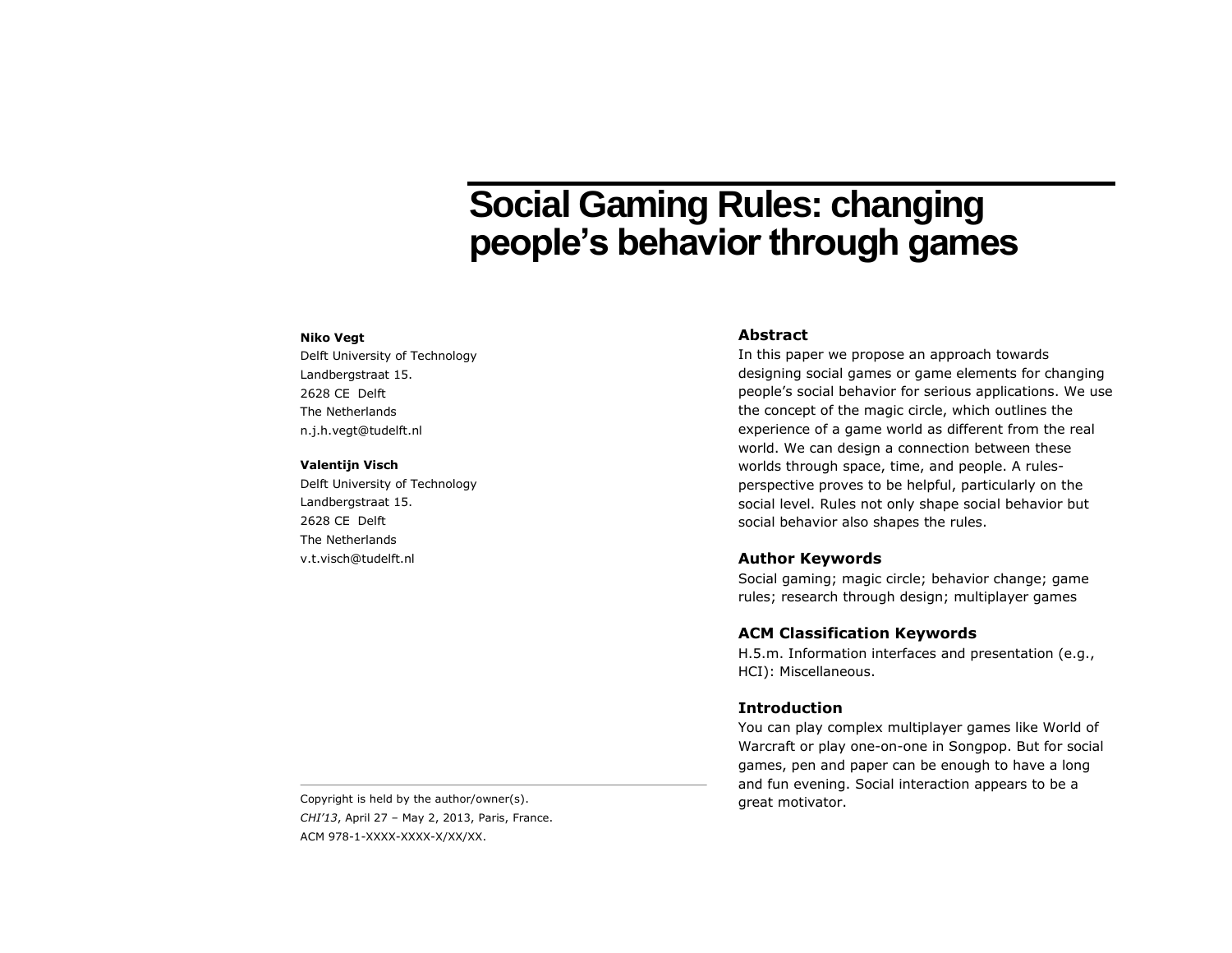The motivation players experience while playing games is applicable for various purposes. Game elements, such as competition, simulation, and dialogue, can be used to motivate behavior in any type of context. This is valuable in a wide variety of application areas like psychotherapy, elderly care, and organization management. What are game elements? How can we use the motivation in social games? And how can we design games for social behavior in other contexts?

## **Magic Circle**

We use the magic circle to understand the use of game elements from a player perspective. This magic circle was first mentioned by Johan Huizinga, who described it as "*a state in which the player is bound by a makebelieve barrier created by the game*" [2]. The consequences of a player's actions stay within the boundaries of the magic circle, so they feel more freedom to play. Game elements are the building blocks for a magic circle experience and they generally derive their motivational power by tapping into basic psychological needs [6].

The magic circle refers to the motivation players experience in game worlds, as opposed to the real world. But these worlds are never fully separated. They can be connected through space, time, and people. So the magic circle can be applied for changing people's behavior in the real world. You can design a game around real world elements to motivate behavior. Or integrate real world elements in a game to transfer behavior.

If you design games for serious applications you have to consider this connection between the real world and the game world. The world within the magic circle



**Figure 1.** The magic circle with the

consists of three types of elements: game, play, and player (figure 1). They can connect with the real world through spaces and objects, activities, and relations between people [5].

## **Rules guide Behavior**

The intended behavior or play is central when designing games or using game elements for serious applications. So once we understand the relation between the magic circle and the real world, we can define the rules that shape the behavior or play to meet our goals. Games are rule-based systems [1] and we can design these rules to guide the behavior of the player.

But rules not only guide and motivate behavior within the game world; they also guide the behavior in the real world. This rule-perspective is useful for designing connections between both worlds, because rules can apply on space, time, and people. Cruel 2 Be Kind [4], for example, is a game where the rules create a social connection with the real world. You play the game in a crowded area and you don't know who the other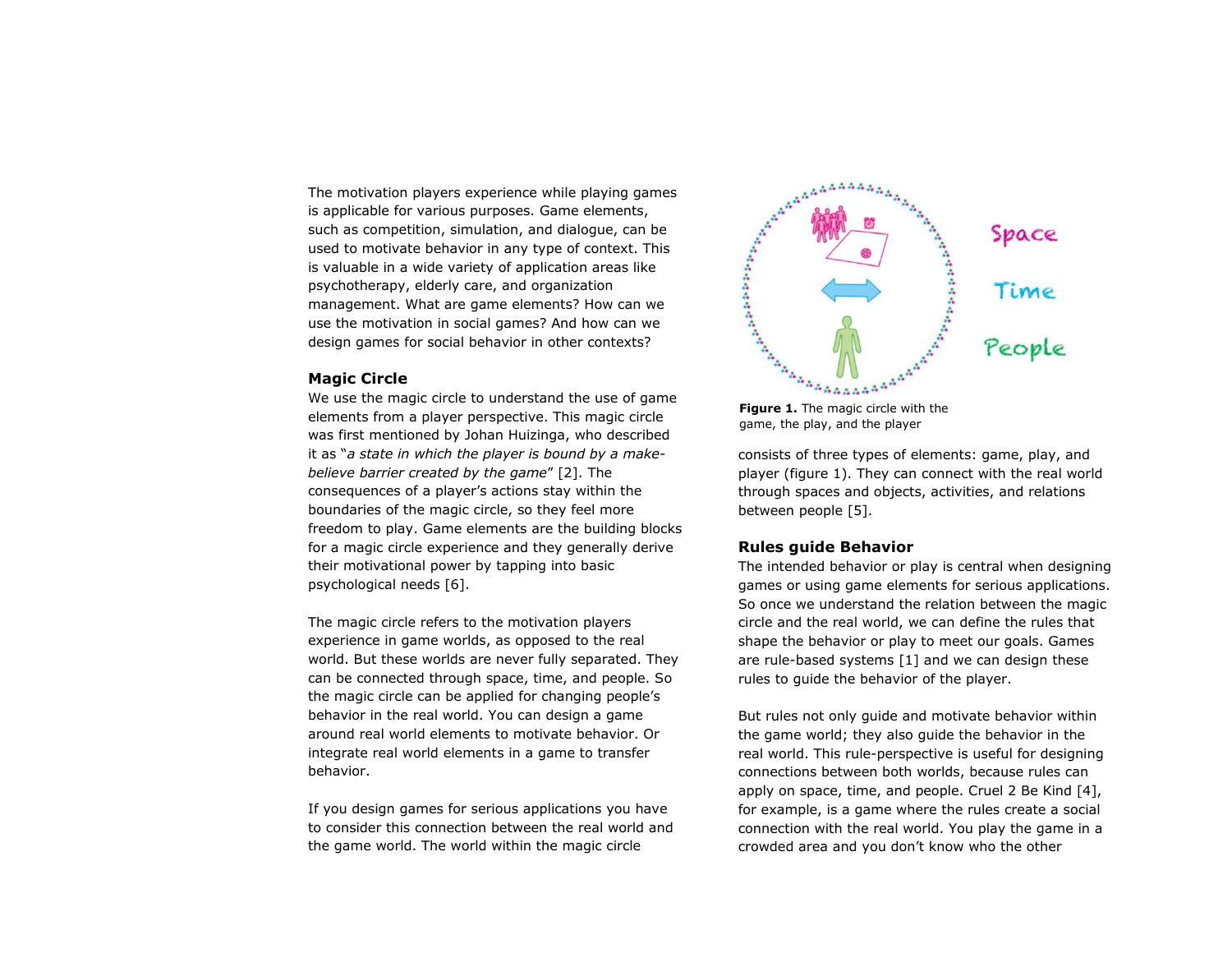players are. The only rule is that you kill another player by giving a compliment.

Rules can be made explicit in a physical game, but physical elements are not a necessity. You can for example provide cards with specified roles for a roleplaying game, but you can also just agree upon the roles within a group. There are numerous new inspiring technologies that can embody or enforce the rules of a game, but they should not be leading in the design process. The physical elements in a game should be in service of the intended behavior or play. Sometimes pen and paper might be enough, whereas in other cases mobile devices or integrated sensors suit best.

So when designing a game (or game elements) for behavior change you can start with defining the rules. The difficulty of defining rules is the abstraction level. Imagining how players behave according to a particular rule is hard. Therefore it is important to test and experience the rules quickly in the design process, so prototyping and enactment is key.

## **Rules in Social Games**

As a designer you can define rules, but they also arise from social interaction in the game. Eventually the players have to agree upon the rules and comply with them. Building a magic circle in terms of agreeing upon rules can sometimes even be the core activity, in children's play for example. Rules provide "*a basic aspect of the player experience: that different games yield different kinds of [motivating] experiences*" [3].

To investigate the effect of rules we designed two types of a multiplayer Break-Out (or Arcanoid) game (figure 2). In this experiment our goal was to design for a



◆ You score if you hit the ball when it's your color

S You score if you hit the ball

**Table 1.** Overview of the game elements used in both multiplayer Break-Out games.

competitive and collaborative experience. To structurally test the effect of rules all other game elements were kept the same (table 1). This resulted in a competition and collaboration game where the task, controls, and visuals are identical. Only the rules are slightly different, and this was made explicit through elements in the game.

Tests indicated a clear difference in behavior and experience between the two games. So the rules guided the player's behavior and experience. And although the social interaction was only mediated by the game, there was a lot of diversity in the players' behavior if you look at specific events in both game types. There were players that focused on keeping the ball in the game, whereas others were mainly occupied with obstructing the other player. This resulted in a wide variety of gameplay events.

So small changes in the rules of social games can generate big differences in the game experience and behavior of players.



**Figure 2.** The multiplayer Break-Out game.